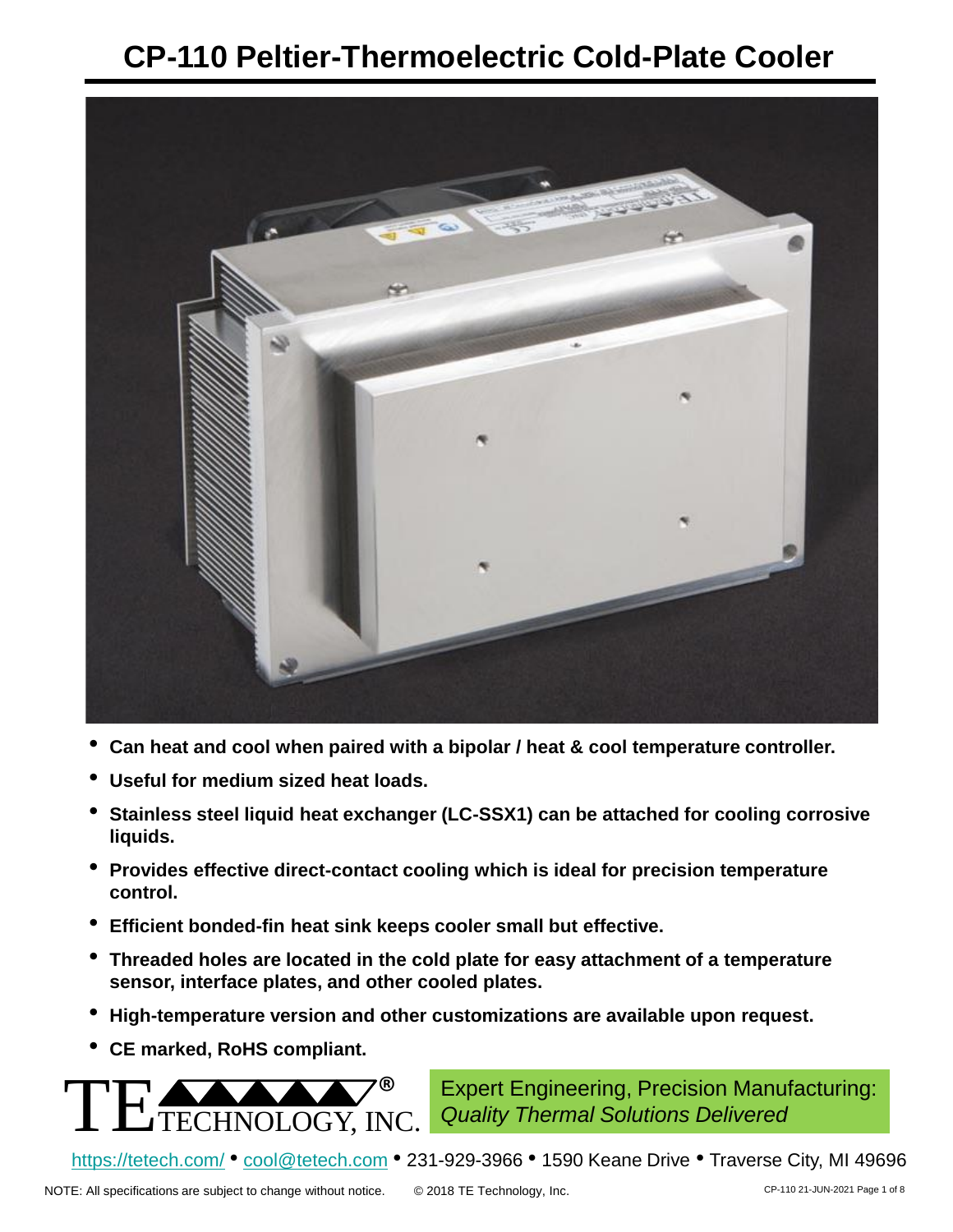| CP-110                | Thermoelectric (TE) Power (typical) $1,3$ :<br>Thermoelectric (TE) Power (maximum) <sup>2,3</sup> : 24 VDC at 11.2 A | 24 VDC at 9.0 A | NEMA Rating: NA  |  |
|-----------------------|----------------------------------------------------------------------------------------------------------------------|-----------------|------------------|--|
| <b>Specifications</b> | External (ambient) Fan Power:                                                                                        | 24 VDC at 0.5 A |                  |  |
|                       | External (ambient) Fan Noise:                                                                                        | 49 dBA          | Weight (kg): 3.0 |  |

Please review the *[Thermoelectric](https://tetech.com/files/TCA_Manual_English.pdf) Cooling Assembly (TCA) Instruction Manual* (or manual in other [languages\)](https://tetech.com/downloads/), ordering [information](https://tetech.com/files/ordering-information.pdf), and **[FAQ's](https://tetech.com/faqs/)** for related technical information before purchasing or using this product.

Performance is based on unrestricted air flow to fans and from air-flow outlets. Do not operate if the heat sink or cold plate exceeds 70 °C. Do not operate fans at air temperatures below -20 °C or over 70 °C.

<sup>1</sup>Current, at steady-state, is rated at +25 °C ambient, +25 °C internal, maximum heat removal. At -23 °C internal, the typical steady-state current is 8.8 A. <sup>2</sup>Current, at steady-state operation under-worst case conditions, is rated at -20 °C ambient, +70 °C internal, maximum heat removal. <sup>3</sup>Total current consumption is sum of TE current and Fan current.



A 3D PDF, .stp, and .x\_t solid models are also available from the website. Contact TE Technology for 3D solid models in other formats.

RoHS Compliant Directive 2011/65/EU

All dimensions in millimeters. Cold plate shown in blue; External (ambient) side shown in red.





Expert Engineering, Precision Manufacturing: *Quality Thermal Solutions Delivered*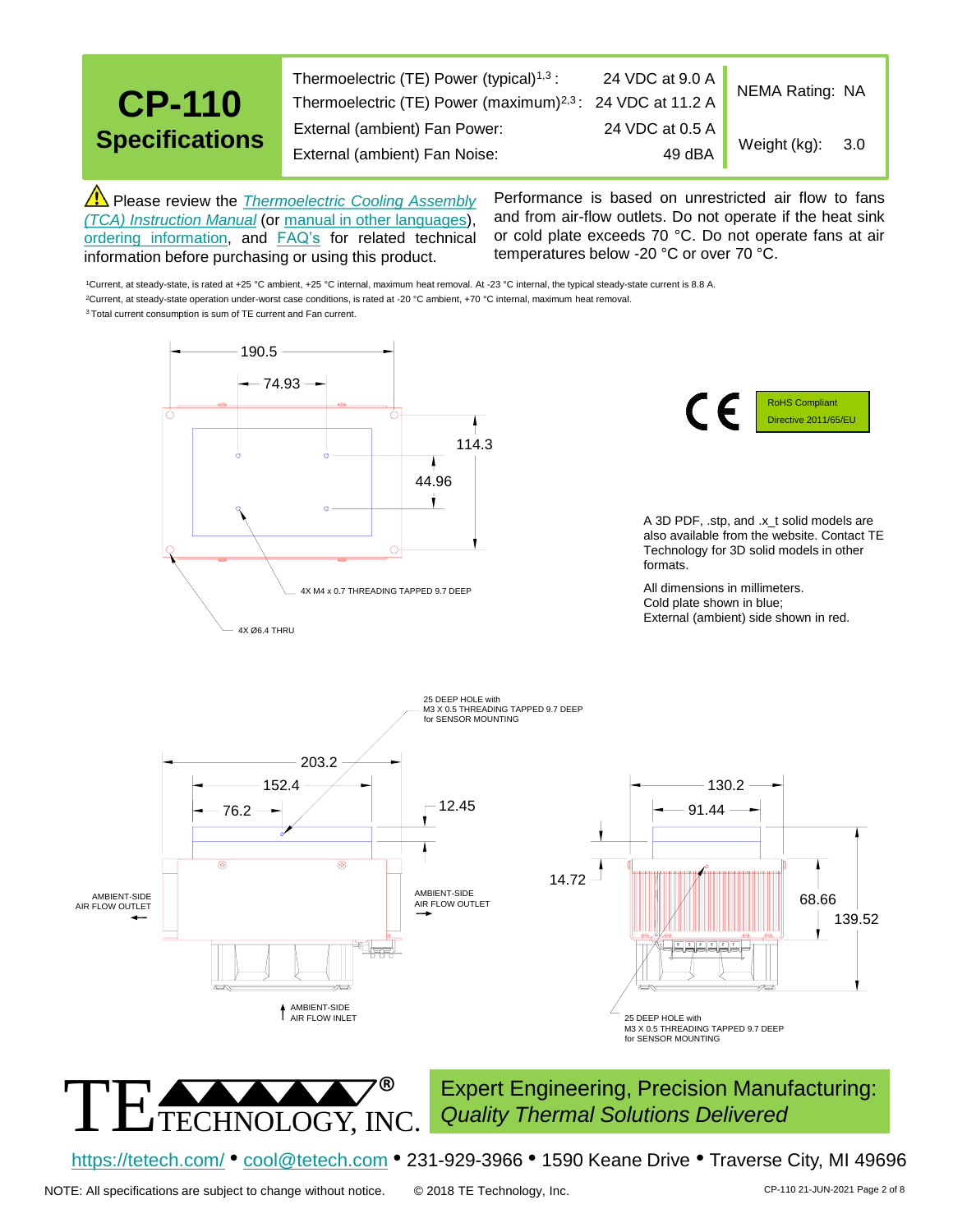## **CP-110 Cooling Performance Graph**

**(removing heat from cold plate)**



### **How to use the Performance Graph:**

#### **1.** Select Performance Line

The diagonal lines represent cooling performance at the indicated ambient air temperature (intake temperature on the ambient-side fan). If the cooler is to operate at a different ambient, then you must sketch in a new performance line. This can be drawn parallel to one of the existing lines, using the distance between the existing lines as a scale to properly locate the new line.

#### **2.** Select Enclosure Temperature

Draw a horizontal line on the graph corresponding to the desired coldplate temperature. Make the line intersect with the performance line corresponding to the ambient temperature at which the cooler is to operate.

### **3.** Determine Cooling Capacity

The maximum amount of heat that the cooler can remove from the cold plate is determined by the intersection point (determined in the previous step). *The cooler will be able to maintain the desired temperature if the cooling capacity exceeds the heat load. If the heat load exceeds the cooling capacity, then a higher capacity cooler will be needed.*

Example: You need to maintain the cold plate at 10 °C while in a 25 °C ambient. The cooler can remove a maximum of approximately 78 W of heat from the cold plate. If the heat gain from the ambient plus anything else actively generating



Expert Engineering, Precision Manufacturing: *Quality Thermal Solutions Delivered*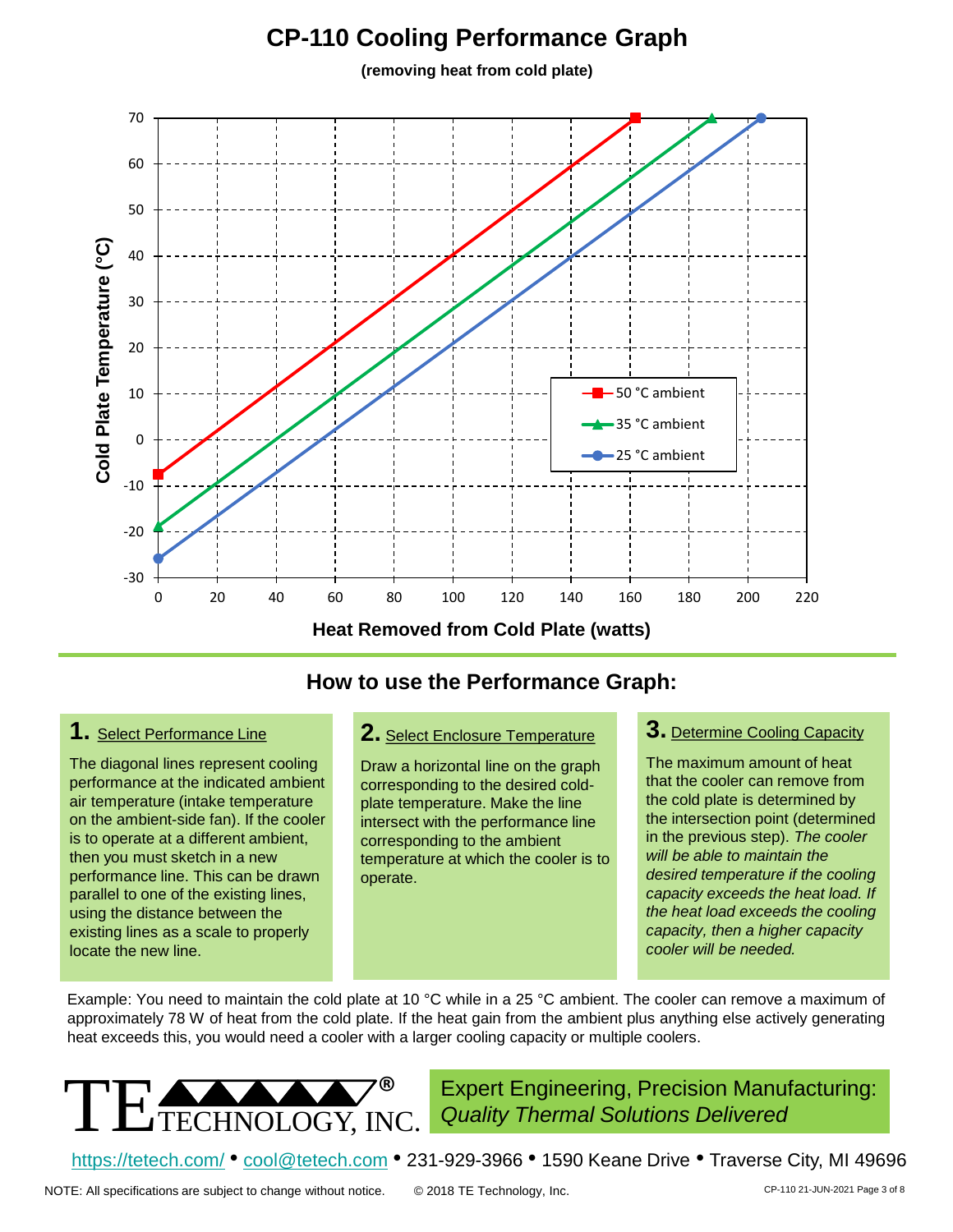## **CP-110 Heating Performance Graph**

**(adding heat to cold plate)**



### **How to use the Performance Graph:**

### **1.** Select Performance Line

The diagonal lines represent heating performance at the indicated ambient air temperature (intake temperature on the ambient-side fan). If the cooler is to operate at a different ambient, then you must sketch in a new performance line. This can be drawn parallel to one of the existing lines, using the distance between the existing lines as a scale to properly locate the new line.

#### **2.** Select Enclosure Temperature

Draw a horizontal line on the graph corresponding to the desired coldplate temperature. Make the line intersect with the performance line corresponding to the ambient temperature at which the cooler is to operate.

### **3.** Determine Heating Capacity

The maximum amount of heat that the cooler can add to the cold plate is determined by the intersection point (determined in the previous step). *If the heat added to the cold plate (including heat generated by equipment on the cold plate) is greater than the heat loss from the cold plate, then the cooler will be able to heat to the desired temperature.*

Example: You need to maintain the cold plate at 20 °C while in a 0 °C ambient. The cooler can add up to approximately 275 W of heat to the cold plate. If the heat dissipation from the cold plate to the ambient exceeds this (plus anything



Expert Engineering, Precision Manufacturing: *Quality Thermal Solutions Delivered*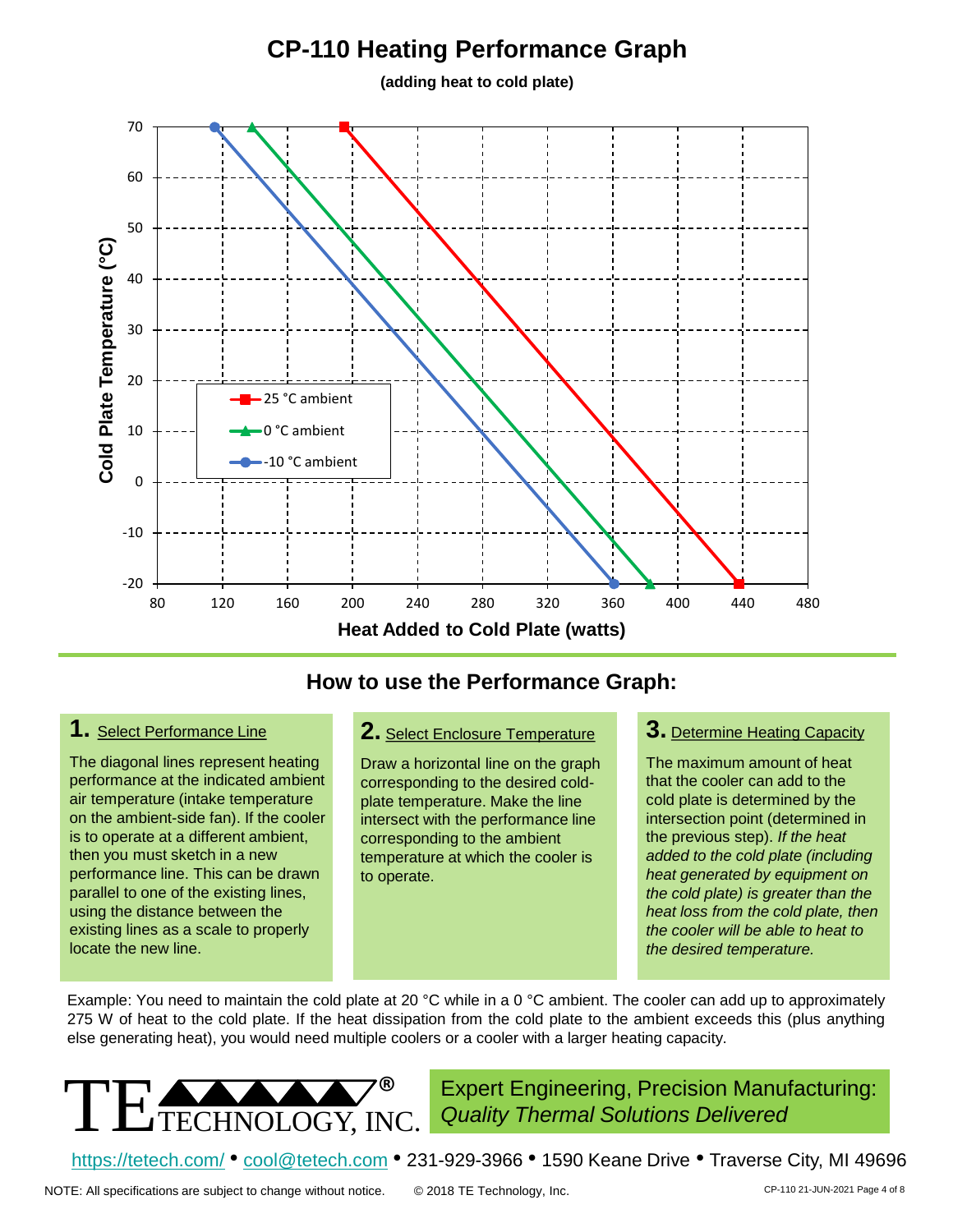**Terminal Block Configuration for Continuous Operation at Full Power** *As-Shipped* **Configuration 1 of 2**





Expert Engineering, Precision Manufacturing: *Quality Thermal Solutions Delivered*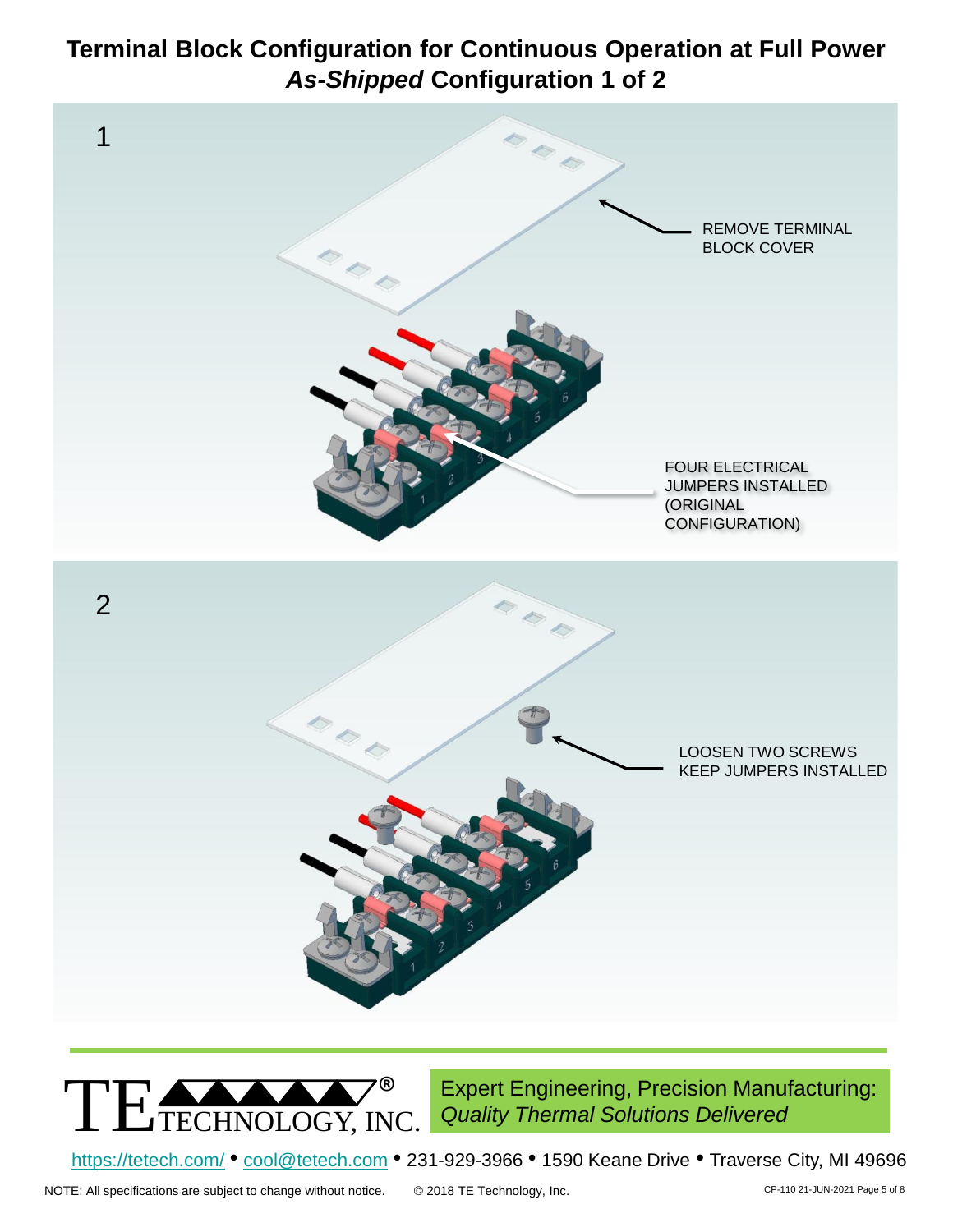## **Terminal Block Configuration for Continuous Operation at Full Power 2 of 2**





Expert Engineering, Precision Manufacturing: *Quality Thermal Solutions Delivered*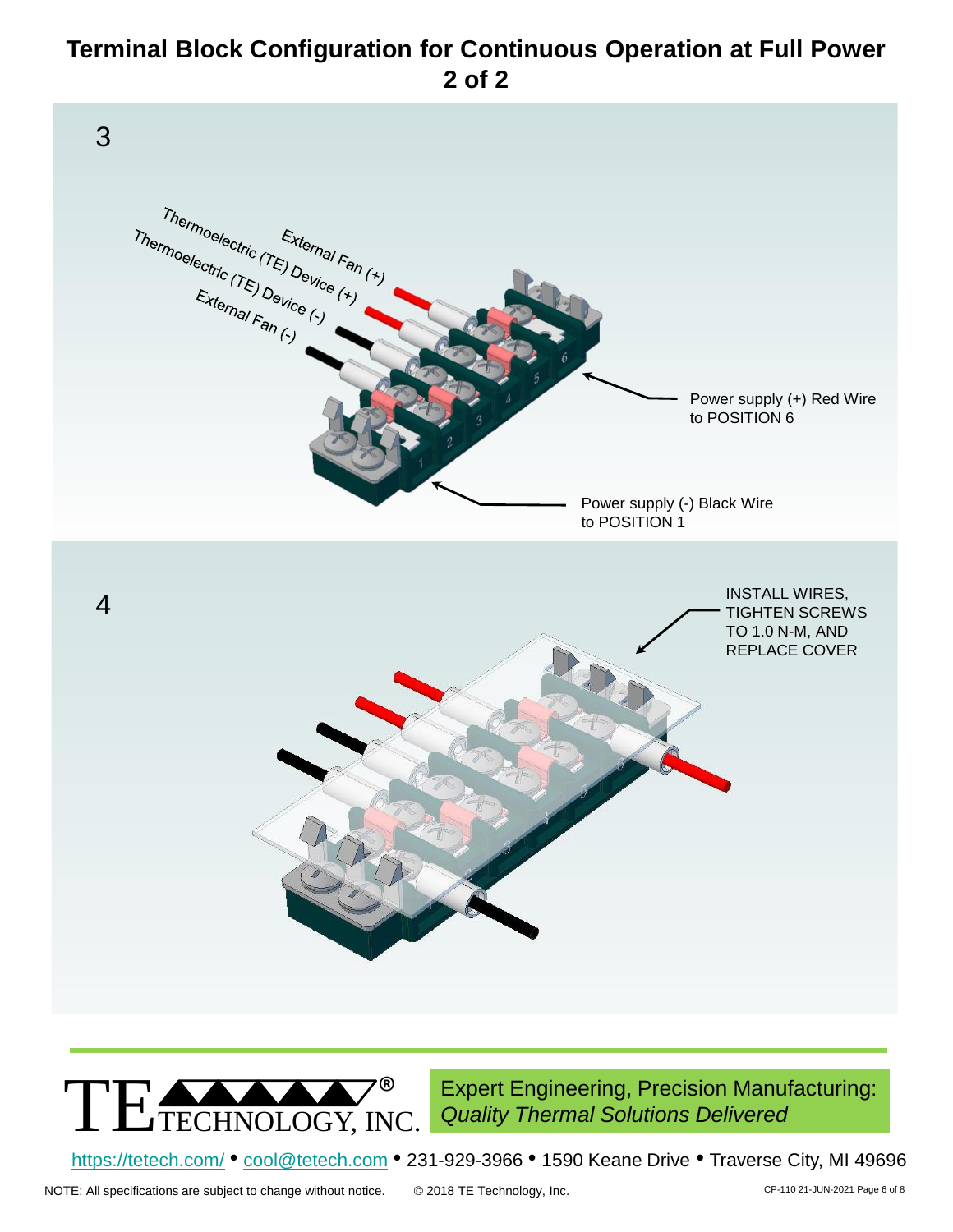## **Terminal Block Configuration for Operation with Temperature Controller 1 of 2**





Expert Engineering, Precision Manufacturing: *Quality Thermal Solutions Delivered*